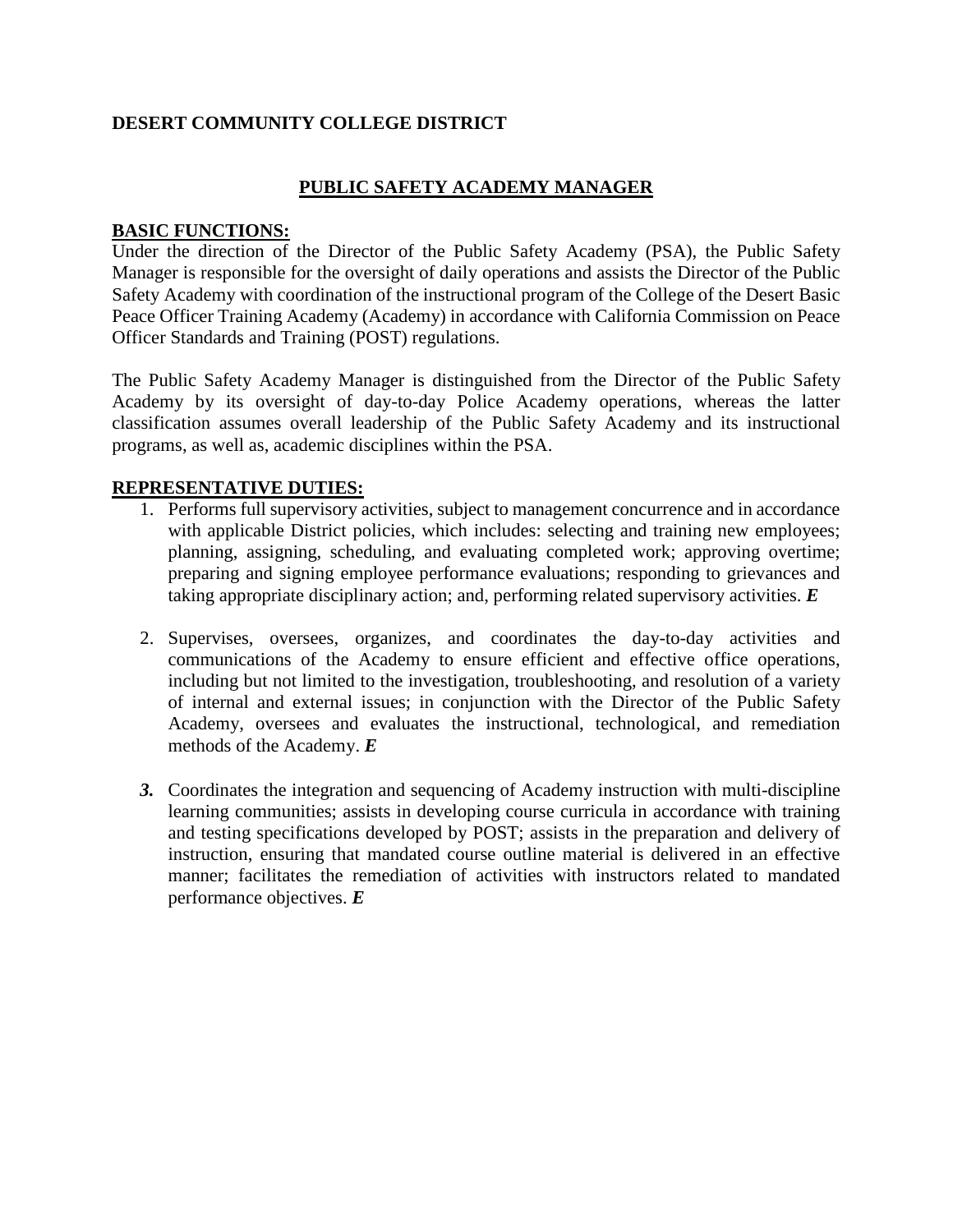- 4. Facilitates testing of Academy cadets and inputs student test scores via the POST Electronic Data Interchange (EDI) system. *E*
- 5. Ensures that all POST-related course requirements including but not limited to course approvals, course control numbers, extended course outline updates, instructor resume information, safety policies, course completer data and reporting are completed as required and per POST regulations. *E*
- 6. Schedules Academy and related law enforcement classes and facilities use as required by College of the Desert. *E*
- 7. Serves as District liaison with internal departments and external agencies; maintains training standards by monitoring and implementing California legislative mandates for public safety training for the Academy; attends required state and regional meetings. *E*
- 8. Assists in planning and marketing of the Academy. Meet schedules and timelines, organize multiple projects efficiently and effectively, and carry out required project details throughout the year. *E*
- 9. Compiles, assembles, and disseminates requested program data; prepares a variety of studies and reports relevant to the Academy. *E*
- 10. Facilitates and manages collaborative actions with the Riverside County Sheriff's Office and other partner organizations. *E*
- 11. Facilitates and manages employing department's access to affiliated students and records by their department. *E*
- 12. Reviews, revises, and implements District, regional, and program policies and procedures.
- 13. Selects, trains, supervises, and evaluates the performance of assigned staff; recommend transfers, reassignments, discipline, terminations, promotions and other personnel actions as appropriate. *E*
- 14. Seeks and participates in professional development activities. Maintain an understanding of current ideas, trends, and practices pertaining to the areas of responsibility through continued study and participation in professional organizations. *E*
- 15. Performs other duties as assigned. *E*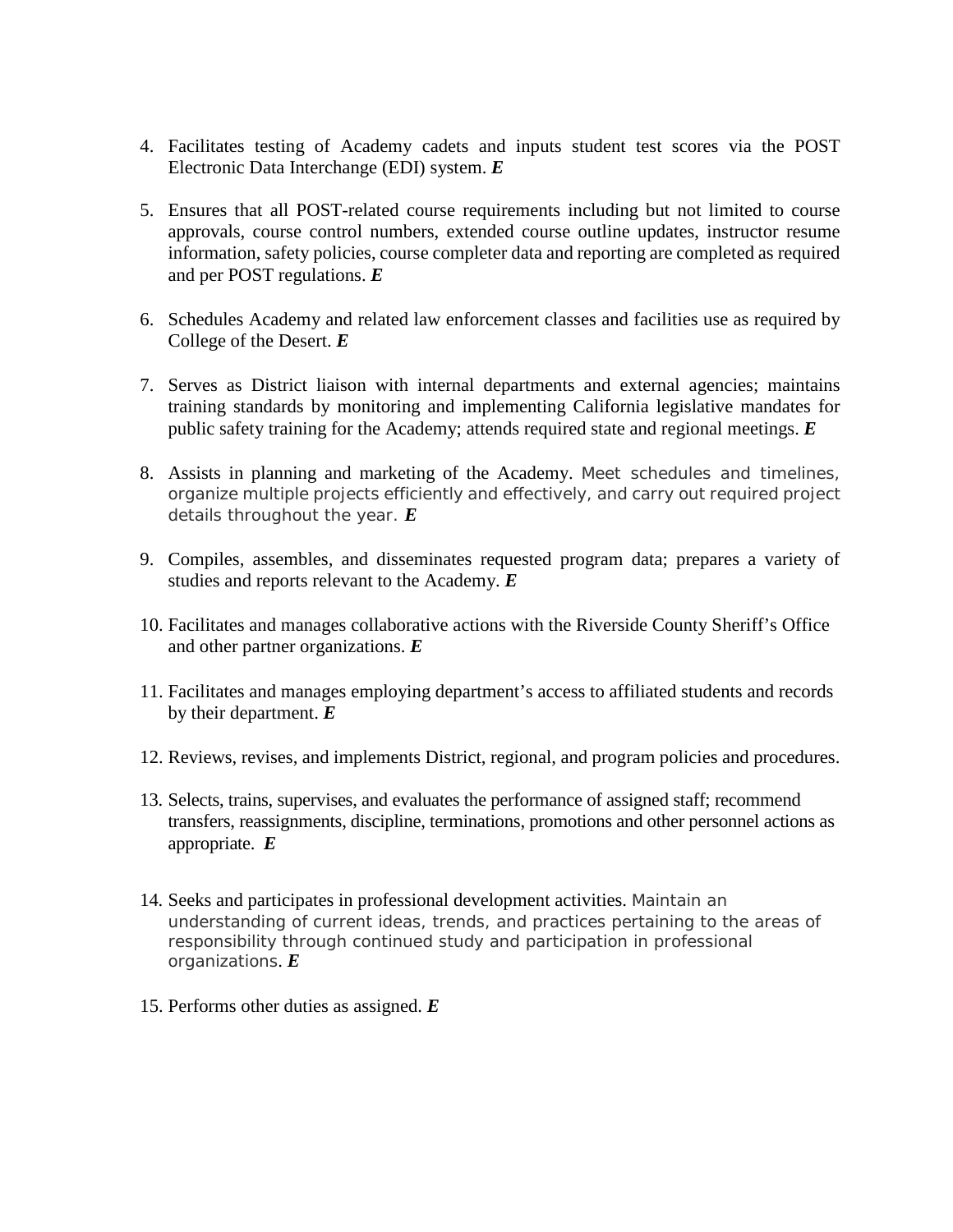## **KNOWLEDGE AND ABILITIES:**

**Knowledge of:** Principles and practices of general management and supervision; laws and regulations governing California Community Colleges; compliance requirements for California Commission on POST; principles and practices of leadership, management, and supervision; District policies and procedures; budgeting; effective oral and written communication skills; interpersonal skills including tact, patience, and diplomacy; procedures for accreditation, basic course certification review and state certification; curriculum development and process; teaching methods and techniques; grant funding sources, procedures and processes, writing, and administration; the intent and application of student learning outcomes; requirements for prerequisites and course equivalencies; POST equivalency policies; new educational technologies and learning modalities; the mission and student population of California community colleges and Coachella Valley.

**Ability to**: Plan, organize, direct, administer, review, and evaluate programs and services; exercise honesty, consistency, and sound judgment in the performance of duties; work in the interests of the college as a whole; work productively in a shared governance setting; direct and control the delivery of the POST Modular Format Police Academy; direct the effective interface and integration of POST certified courses; participate in Law Enforcement Advisory Committee meetings; understand and apply governmental budgeting practices; analyze financial, statistical and narrative data related to the workforce, jobs and community and continuing education programs; assure compliance with POST and Partner organizations; relate effectively to people using tact, diplomacy and courtesy; cultivate and promote positive and substantive relationships with local business and civic organizations; assist in the preparation and administration of departmental budgets; prepare comprehensive reports for submission to the state as required; assist in preparation of Police Science Program Review process; maintain current knowledge of trends related to assigned areas of responsibility; provide leadership/support to faculty and staff involved in the Basic Peace Officer Training Program; communicate effectively both orally and in writing; establish and maintain effective and cooperative working relationships with others; interpret, apply, and explain District policies and legal regulations and requirements; select, assign, orient, train, supervise, counsel, discipline and evaluate the performance of direct subordinates; exercise tact and diplomacy in dealing with sensitive or confidential matters; communicate effectively both orally and in writing to exchange information; operate a computer and appropriate software including scheduling, email, database management, word processing, spreadsheets and presentations; and serve as an effective leadership team member.

#### **MINIMUM QUALIFICATIONS:**

The Desert Community College District has established the following hiring criteria for all educational administrative positions. Minimum qualifications for service as an educational administrator shall be both of the following in accordance with Title 5 section 53420:

- Possession of a master's degree; and
- One year of formal training, internship, or leadership experience reasonably related to the administrator's administrative assignment.
- Demonstrated sensitivity to and understanding of the diverse academic, socioeconomic, cultural, ethnic and disability backgrounds of community college students and employees.